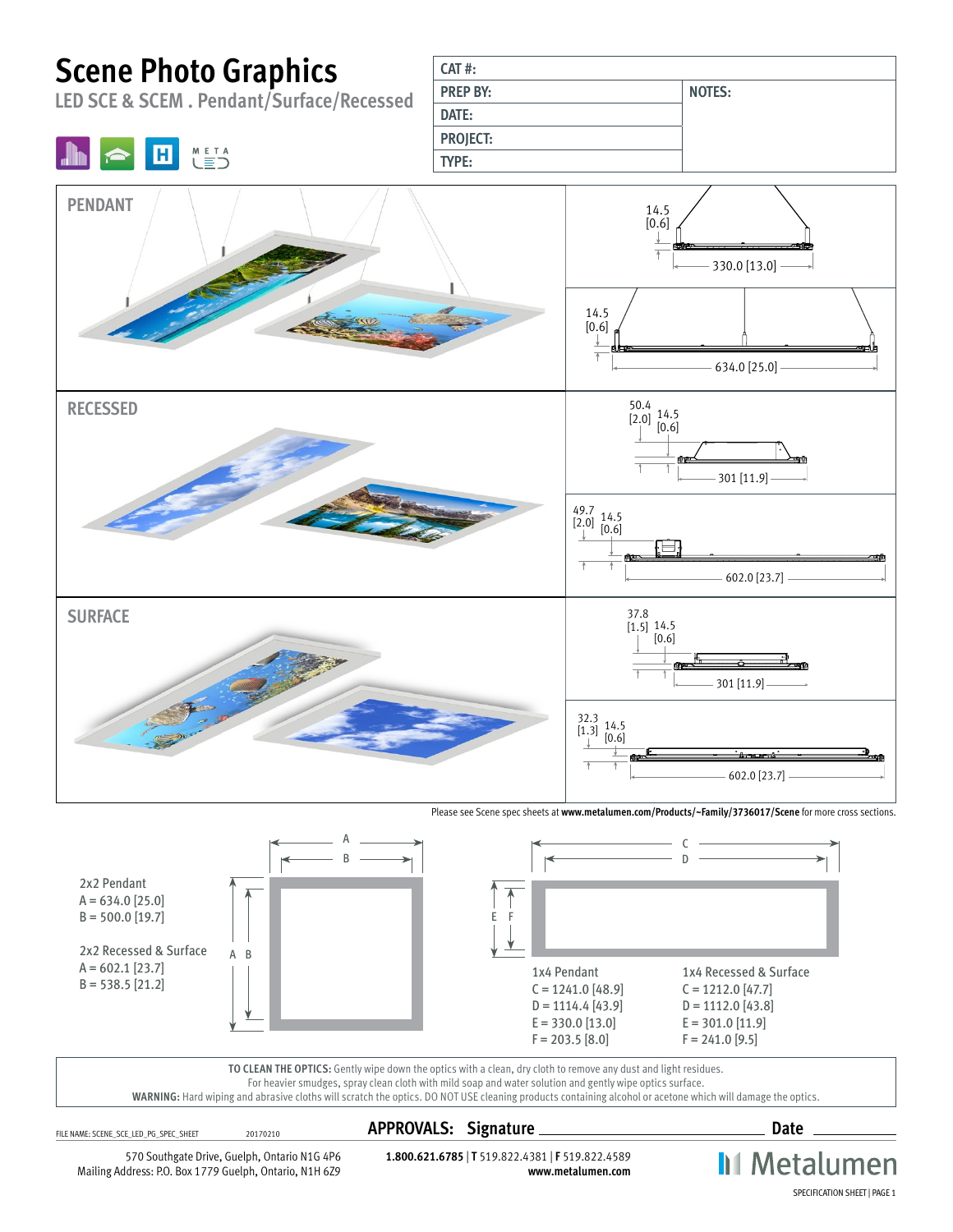

### **ORDERING LOGIC**

**PART NUMBER Part number example: SCE-2L50K-22-G1A-W-L71-P1-1-NR**

|         | <b>SCE</b>                  | 2L50K                            |                                             |                            | 1                                                  |                                                      | N                                     |
|---------|-----------------------------|----------------------------------|---------------------------------------------|----------------------------|----------------------------------------------------|------------------------------------------------------|---------------------------------------|
|         | Series/Model                | <b>Size</b><br><b>Color Temp</b> | <b>Optics</b><br>Configuration <sup>1</sup> | <b>Finish</b><br>LL/Driver | <b>Circuitry</b><br><b>Mounting</b>                | Voltage                                              | <b>Driver Loc.</b><br><b>Controls</b> |
|         |                             |                                  |                                             |                            |                                                    |                                                      |                                       |
|         | <b>Color Temp</b>           | <b>Optics</b>                    | Configuration <sup>1</sup>                  | Light Level (LL) / Driver  | <b>Mounting</b>                                    | Voltage                                              | <b>Controls</b>                       |
| PENDANT | 2L50K = 5000K<br>$G1 = Skv$ |                                  | <b>Finish</b>                               | $L7 =$ for 2x2 only        | <b>P1</b> = $\frac{Power Over Aircraft}{Cable 18"$ | $1 = 120V$                                           | $N = None$                            |
|         | <b>Size</b>                 | $G2 = Ocean Life$                | $W = White$                                 | $L6 =$ for 1x4 only        | <b>P2</b> = $\frac{Power}{Cable}$ 48"              | $2 = 277V$                                           | <b>Driver Location</b>                |
|         | $22 = 2 \times 2'$          | $G3$ = Mountains                 | $C =$ Custom Finish<br>Specify RAL#:        | Circuitry                  | $P3 = Power Over Aircraft$<br>Cable 60"            | $3 = \frac{347 \text{ V}}{(\text{Consult factory})}$ | $R$ = Remote                          |
|         | $14 = 1 \times 4'$          | $G4 =$ Beach                     |                                             | $1 = 1$ Circuit            |                                                    | $4 = UNV(120 - 277 V)$                               | $RC =$ Remote Surface<br>Canopy       |
|         |                             | $CG =$ Custom Graphic $^2$       | $AM =$ Anti-microbial<br><b>White Paint</b> |                            |                                                    |                                                      |                                       |

| 品<br><b>RECESSE</b> | <b>Color Temp</b>  | <b>Optics</b>                                                                                 | Configuration <sup>1</sup>           | Light Level (LL) / Driver | <b>Mounting</b>              | Voltage                                              | <b>Controls</b>        |
|---------------------|--------------------|-----------------------------------------------------------------------------------------------|--------------------------------------|---------------------------|------------------------------|------------------------------------------------------|------------------------|
|                     | $2L50K = 5000K$    | $G1 = Skv$                                                                                    | <b>Finish</b>                        | $L7 =$ for 2x2 only       | $\mathsf T$ = Recessed T-Bar | $1 = 120V$                                           | $N = None$             |
|                     | <b>Size</b>        | $G2 = Ocean Life$                                                                             | $W =$ White                          | $L6 =$ for 1x4 only       | $D$ = Recessed Drywall       | $2 = 277V$                                           | <b>Driver Location</b> |
|                     | $22 = 2 \times 2'$ | $G3$ = Mountains                                                                              | $C =$ Custom Finish<br>Specify RAL#: | Circuitry                 |                              | $3 = \frac{347 \text{ V}}{(\text{Consult factory})}$ | $N =$ None (Integral)  |
|                     | $14 = 1 \times 4'$ | $G4 =$ Beach                                                                                  |                                      | $1 = 1$ Circuit           |                              | $4 = UNV (120 - 277 V)$                              | $R$ = Remote           |
|                     |                    | <b>CG</b> = Custom Graphic $2$ <b>AM</b> = $\frac{\text{Anti-microbial}}{\text{White Paint}}$ |                                      |                           |                              |                                                      |                        |

| <b>SURFACE</b> | <b>Color Temp</b>  | <b>Optics</b>             | Configuration <sup>1</sup>                                           | Light Level (LL) / Driver | <b>Mounting</b>                                       | Voltage                                                           | <b>Controls</b>                   |
|----------------|--------------------|---------------------------|----------------------------------------------------------------------|---------------------------|-------------------------------------------------------|-------------------------------------------------------------------|-----------------------------------|
|                | $2L50K = 5000K$    | $G1 = Skv$                | <b>Finish</b>                                                        | $L7 =$ for 2x2 only       | $S =$ Surface (Remote Driver)                         | $1 = 120V$                                                        | $N = None$                        |
|                | <b>Size</b>        | $G2 = Ocean Life$         | $W =$ White                                                          | $L6$ = for 1x4 only       | $SI = Surface Integral$<br>(Integral Driver)          | $2 = 277V$                                                        | Driver Location                   |
|                | $22 = 2 \times 2'$ | $G3$ = Mountains          | $C =$ Custom Finish<br>Specify RAL#:                                 | Circuitry                 | $SC =$ Concrete or metal<br>surface (Integral Driver) | $3 = \frac{347 \text{ V}}{(6.08 \text{ V})}$<br>(Consult factory) | No options.<br>Leave space empty. |
|                | $14 = 1 \times 4'$ | $G4 =$ Beach              |                                                                      | $1 = 1$ Circuit           | Available for vertical or<br>horizontal mounting      | $4 = UNV(120 - 277 V)$                                            |                                   |
|                |                    | $CG =$ Custom Graphic $2$ | $\mathsf{AM} = \mathsf{Anti\text{-}microbial}$<br><b>White Paint</b> |                           |                                                       |                                                                   |                                   |

**1** See page 4 for configuration codes. | **2** Customer must provide their own high-res PDF file.

### **SPECIFICATIONS**

**Due to the Continuous Improvement Policy at Metalumen, we reserve the right to change our specifications without notice.** 

**Housing:** Luminaire body is constructed with 22 gauge cold rolled steel and 20 gauge aluminum, and welded seams. **Optical System:** The light emitted from the MetaLED mid-flux LEDs is channeled inside Metalumen's AccuRay® optical plane where a precisely controlled micro dot matrix pattern directs, shapes and distributes the light throughout the material. A high performance optical reflector and diffuser further guide and extract the light with superb efficiency and beam control. Custom graphics must be provided by customer in PDF format.

**CRI:** 83+ (5000K) (80 minimum) **Lumen Maintenance:** At an ambient operating temperature of 25°C the LED lifetime expectancy > 60 000hrs at L70. **Finish:** The luminaire housing and associated parts are finished in highly reflective, matte powder coat white paint (91% reflectance) or anti-microbial white paint. For custom finish, consult factory.

**Mounting:** PENDANT: Aircraft cable complete with a Quick-Grip field adjustable suspension system provides for quick and easy onsite alignment. RECESSED: Fits 9/16" and 15/16"

T-Bars. Mounting brackets/clips provided. SURFACE: Mounting brackets provided. **Driver:** Metalumen offers dimming drivers as a standard on our entire LED product offering at 0-10V. Dimming is 10%-100% range Power factor is >90% with a Class 2 rating.

**Light Output:** We recommend using a dimmer to achieve optimal light levels and effect. **Options:** Consult factory for Lutron driver options:

• **L3DAE** Hi-lume 1% EcoSystem LED Driver • **L3DA3W** Hi-lume 1% 3-wire LED Driver

- **LTEA2W** Hi-lume 1% 2-wire LED Driver
- **LDE1** Hi-lume 1% -H EcoSystem LED Driver
- **LDE5** 5-Series EcoSystem LED Driver
- **FCJ010** EcoSystem to 0-10V Wireless RF **Approvals:** Certified to NRTL safety and IES Recommendation testing standards. All components are UL/CSA/QPS recognized or listed, RoHS, LM79, LM80 and LM82 compliant.

**Environment:** Suitable for dry or damp locations.

FILE NAME: SCENE\_SCE\_LED\_PG\_SPEC\_SHEET 20170210

570 Southgate Drive, Guelph, Ontario N1G 4P6 Mailing Address: P.O. Box 1779 Guelph, Ontario, N1H 6Z9

**1.800.621.6785** | **T** 519.822.4381 | **F** 519.822.4589 **www.metalumen.com** **II** Metalumen SPECIFICATION SHEET | PAGE 2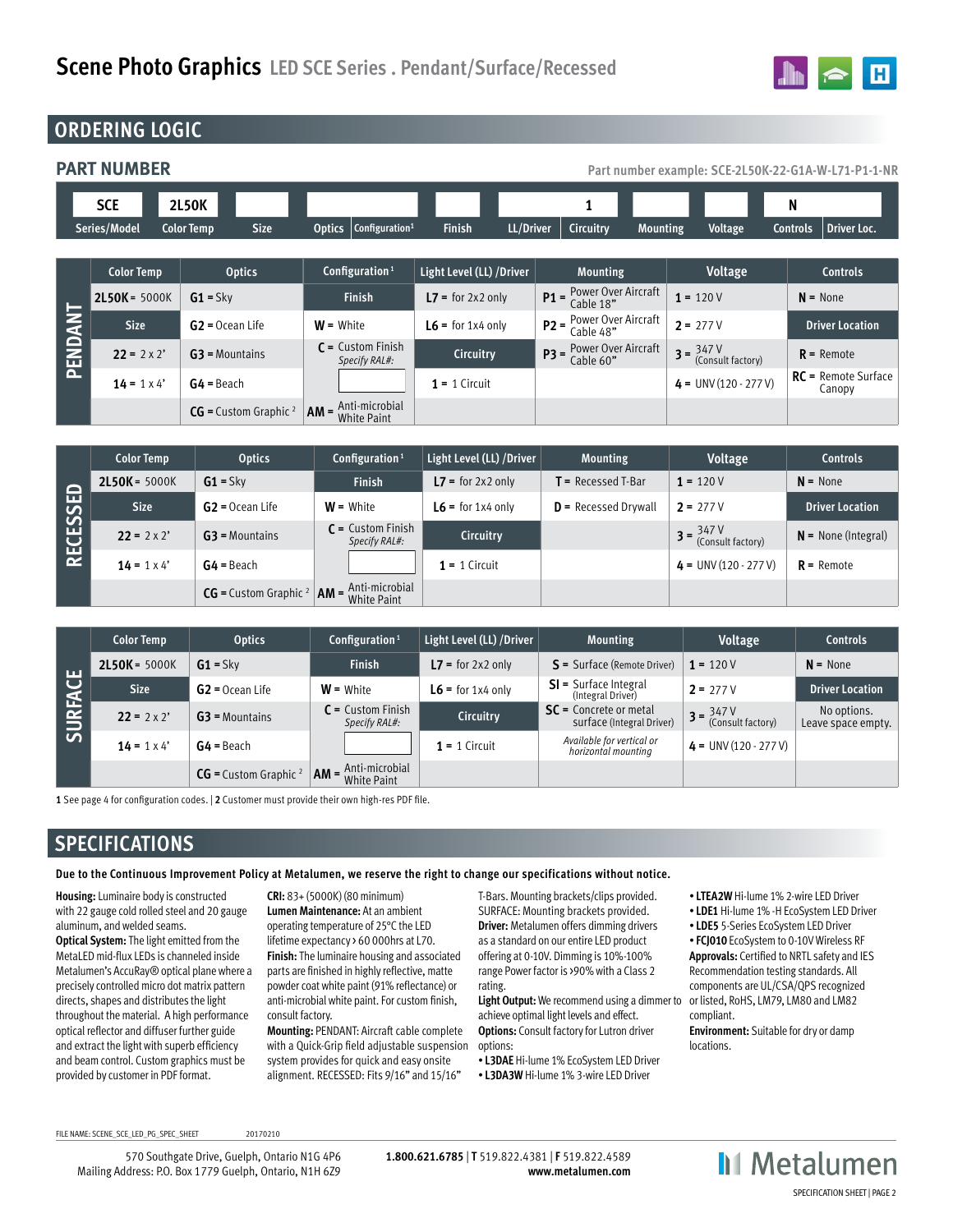

### **ORDERING LOGIC**

### **PART NUMBER PART NUMBER PART NUMBER PART NUMBER PART NUMBER PART NUMBER PART NUMBER PART NUMBER PART NUMBER**

| - - -- - - - - - - - - - - - - |                   |             |               |                                   |        |           |                       |          | ------------   | ----------- | ---<br>--------- |
|--------------------------------|-------------------|-------------|---------------|-----------------------------------|--------|-----------|-----------------------|----------|----------------|-------------|------------------|
|                                |                   |             |               |                                   |        |           |                       |          |                |             |                  |
| <b>SCEM</b>                    | <b>2L50K</b>      |             |               |                                   | ΑМ     |           |                       |          |                | N           |                  |
| Series/Model                   | <b>Color Temp</b> | <b>Size</b> | <b>Optics</b> | $\sim$ Configuration <sup>1</sup> | Finish | LL/Driver | –<br><b>Circuitry</b> | Mounting | <b>Voltage</b> | Controls    | <b>Options</b>   |

| $\Box$<br>ш<br><b>RECESSE</b> | <b>Color Temp</b>  | <b>Optics</b>             | Configuration <sup>1</sup>             | <b>Circuitry</b>          | Voltage                       | <b>Controls</b>                     |
|-------------------------------|--------------------|---------------------------|----------------------------------------|---------------------------|-------------------------------|-------------------------------------|
|                               | $2L50K = 5000K$    | $G1 = Skv$                | <b>Finish</b>                          | $1 = 1$ Circuit           | $1 = 120V$                    | $N = None$                          |
|                               | <b>Size</b>        | $G2 = Ocean Life$         | $AM =$ Anti-microbial<br>White Paint   | <b>Mounting</b>           | $2 = 277V$                    | <b>Options</b>                      |
|                               | $22 = 2 \times 2'$ | $G3$ = Mountains          | Light Level (LL) / Driver <sup>3</sup> | $\Gamma$ = Recessed T-Bar | $3 = 347$ V (Consult factory) | $RF =$ Medical Power<br>Line Filter |
|                               | $14 = 1 \times 4'$ | $G4 =$ Beach              | $L7 =$ for 2x2 only                    | $D$ = Recessed Drywall    | $4 = UNV(120 - 277 V)$        | $N = None$                          |
|                               |                    | $CG =$ Custom Graphic $2$ | $L6 =$ for 1x4 only                    |                           |                               |                                     |

| <b>LLI</b><br>$\overline{\mathbf{C}}$<br><b>SURFAC</b> | <b>Color Temp</b>  | <b>Optics</b>              | Configuration <sup>1</sup>                              | <b>Circuitry</b>                                 | Voltage                                              | <b>Controls</b>      |
|--------------------------------------------------------|--------------------|----------------------------|---------------------------------------------------------|--------------------------------------------------|------------------------------------------------------|----------------------|
|                                                        | $2L50K = 5000K$    | $G1 = Skv$                 | <b>Finish</b>                                           | $1 = 1$ Circuit                                  | $1 = 120V$                                           | $N = None$           |
|                                                        | <b>Size</b>        | $G2 = Ocean Life$          | $AM = \frac{Anti\text{-}microbial}{White\text{-}Paint}$ | <b>Mounting</b>                                  | $2 = 277V$                                           | <b>Options</b>       |
|                                                        | $22 = 2 \times 2'$ | $G3$ = Mountains           | Light Level/Driver <sup>3</sup>                         | $S =$ Surface (Remote Driver)                    | $3 = \frac{347 \text{ V}}{(\text{Consult factory})}$ | $RF =$ Medical Power |
|                                                        | $14 = 1 \times 4'$ | $G4 =$ Beach               | $L7 =$ for 2x2 only                                     | Available for vertical or<br>horizontal mounting | $4 = UNV(120 - 277 V)$                               | $N = None$           |
|                                                        |                    | $CG =$ Custom Graphic $^2$ | $L6$ = for 1x4 only                                     |                                                  |                                                      |                      |

**1** See page 4 for configuration codes. | **2** Customer must provide their own high-res PDF file. | **3** All drivers remote mounted

### **SPECIFICATIONS**

### **Due to the Continuous Improvement Policy at Metalumen, we reserve the right to change our specifications without notice.**

**Housing:** Luminaire body is constructed with 100% aluminum with welded seams and stainless steel hardware.

**Optical System:** The light emitted from the MetaLED mid-flux LEDs is channeled inside Metalumen's AccuRay® optical plane where a precisely controlled micro dot matrix pattern directs, shapes and distributes the light throughout the material. A high performance optical reflector and diffuser further guide and extract the light with superb efficiency and beam control. Custom graphics must be provided by

customer in PDF format. **CRI:** 83+ (5000 K) (80 minimum) **Lumen Maintenance:** At an ambient operating temperature of 25°C the LED lifetime expectancy > 60 000hrs at L70. **Finish:** The luminaire housing and associated parts are finished in highly reflective, matte powder coat white paint (91% reflectance) or anti-microbial white paint. For custom finish, consult factory.

**Mounting:** RECESSED: Fits 9/16" and 15/16" T-Bars. Mounting brackets/clips provided.

SURFACE: Mounting brackets provided. **Driver:** Metalumen offers dimming drivers as a standard on our entire LED product offering at 0-10V. Dimming is 10%-100% range Power factor is > 90% with a Class 2 rating. All drivers remote mounted. **Light Output:** We recommend using a dimmer to achieve optimal light levels and effect. **Options:** Consult factory for Lutron driver options:

• **L3DAE** Hi-lume 1% EcoSystem LED Driver • **L3DA3W** Hi-lume 1% 3-wire LED Driver

- **LTEA2W** Hi-lume 1% 2-wire LED Driver
- **LDE1** Hi-lume 1% -H EcoSystem LED Driver
- **LDE5** 5-Series EcoSystem LED Driver

• **FCJ010** EcoSystem to 0-10V Wireless RF **Approvals:** Certified to NRTL safety and IES Recommendation testing standards. All components are UL/CSA/QPS recognized or listed, RoHS, LM79, LM80 and LM82 compliant. **Environment:** Suitable for dry or damp locations.

### **MRI COMPLIANCE INFORMATION**

#### **NON-FERROUS COMPONENTS**

Due to the strong MRI magnetic force, a projectile effect of over 40mph into the tube can be generated by even small ferrous objects, potentially causing serious injury. Therefore, all MRI fixtures are carefully engineered with non-ferrous materials. Housings made from aluminum extrusion, internal parts are built from aluminum or plastics, all hardware are from SS.

#### **MAGNETIC TESTING**

Prior to shipment, all assembled luminaires are tested for trace magnetic properties with a hand-held bar magnet to ensure no ferrous materials exist.

#### **REMOTE MOUNTING**

All MRI compliant luminaires are to have remote mounted drivers due to the steel components used in building the LED drivers. radio frequency pulses and imaging may be

In an LED configuration, the electricity going from the driver to the fixture is Direct Current (DC) which further reduces the chance of interference.

#### **ELECTRONIC NON-INTERFERENCE**

Luminaires meet the most stringent requirements for electromagnetic compatibility. MRI machines emit powerful compromised by electronics interference within the area. All fixtures should not interfere with, nor should they be susceptible to, these frequencies. An RF filter can be utilized to eliminate interference.

FILE NAME: SCENE\_SCE\_LED\_PG\_SPEC\_SHEET 20170210

570 Southgate Drive, Guelph, Ontario N1G 4P6 Mailing Address: P.O. Box 1779 Guelph, Ontario, N1H 6Z9

**1.800.621.6785** | **T** 519.822.4381 | **F** 519.822.4589 **www.metalumen.com** **II** Metalumen SPECIFICATION SHEET | PAGE 3